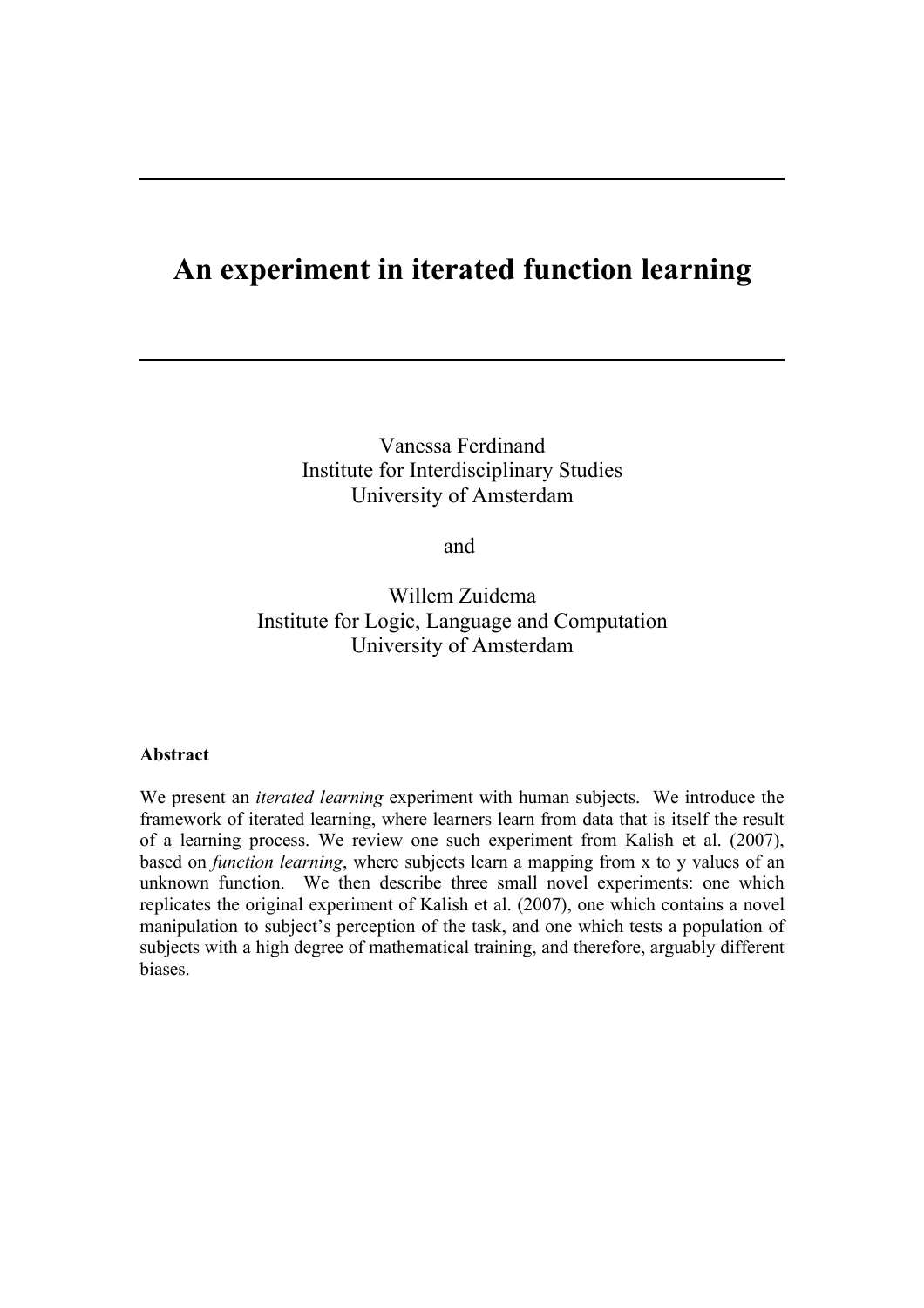# 1. Introduction

'*Iterated learning*' refers to situations, such as in language acquisition or musical learning, where learners learn from data that is itself the result of a learning process. Iterated learning has been extensively studied in the iterated learning model (ILM), which was first formalized for the study of language evolution by Kirby (1998) and provides a framework for the empirical study of cultural transmission and how it effects the information being transmitted. ILMs can be implemented in a variety of ways, but they all contain these fundamental components:

- 1) A learning algorithm
- 2) Some form of information which is the input/output of the algorithm
- 3) Structured transmission of the information, where the output of one learner serves as the input for the next.

Some learning algorithms commonly used in ILMs are symbolic grammar induction algorithms (Brighton & Kirby, 2001), neural networks (Smith, 2002), Bayesian agents (Kalish et al., 2007), and human subjects (Cornish, 2006; Griffiths et al., 2006). The data can be linguistic input or numerical values and the transmission format could be any conceivable social structure, but is commonly kept to a parent-child chain for analytical ease.

The modeling work in Kalish et al. (2007) and Ferdinand & Zuidema (2008) has shown that if learners are perfectly Bayesian-rational, have perfect knowledge of the distributions from which data could be drawn, and sample from the posterior, then iterated learning will converge to the prior. If any of these conditions do not hold, then the prior, likelihoods, and selection strategy all influence the outcome of iterated learning.

Ultimately, we are interested in explanations for the structure of natural language and how cultural transmission mechanistically translates the properties of individual learners into the properties of human language. If we take this model seriously, then we would expect that human learning biases can be read off of the universal properties of human language. However, if we would like to make this claim and take an observed universal as evidence for a specific learning bias, then we must be sure that the likelihood structure and selection strategy are of the required kind. Likewise, if we want to predict what sort of universal will arise from a particular bias, then we need to know the state of the other parameters involved in order to make such a predictions.

Therefore, the ideal way to proceed is to study subjects where one or more of these requirements is known, so that the others can be inferred. Such a parameter analysis is straightforward within a computational model, however, it is difficult to know which combinations and ranges of parameters approximate language induction and transmission in an actual population of human learners. Clearly, by experimentally constructing an iterated learning model with human subjects, the uncertainties regarding the appropriateness of the learning algorithm are circumvented.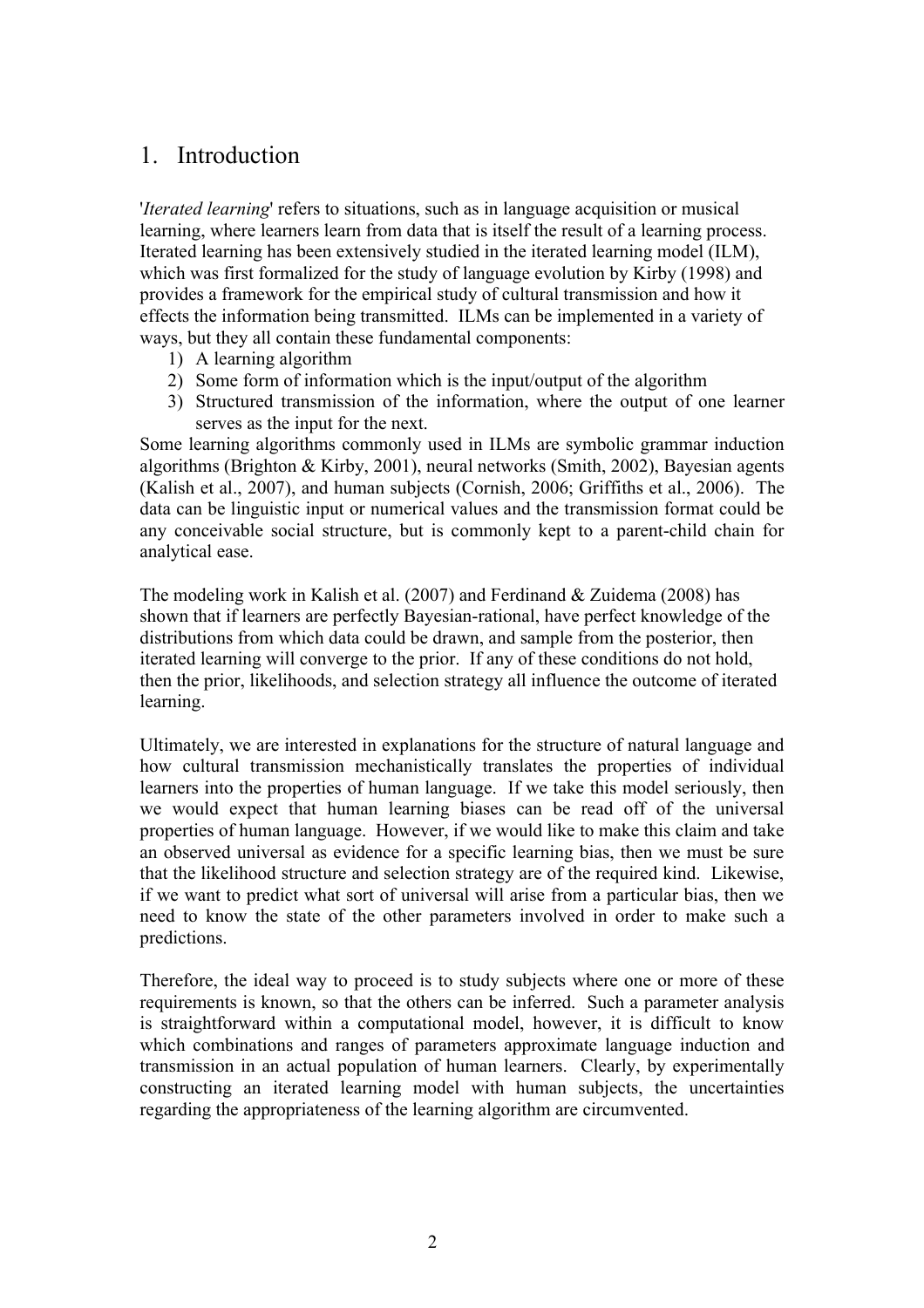# 2. Previous work

Experimental ILMs with human subjects show promise as a powerful framework for testing predictions of both computational models and psychological studies regarding learning biases and the cultural transmission of language. Over the past couple years, some initial explorations into this framework have been made. In vertical transmission models, where information is transmitted serially, from one generation to the next, Kirby et al. (2008) demonstrated in human learners, the emergence of regularization, increased learnability, and compositionality due to a transmission bottleneck. Flaherty (2008) also demonstrated a learnability increase with children, however these language did not become regular. As for horizontal transmission models, where individuals repeatedly interact and negotiate a communication system, Galantucci (2005) showed the emergence of a communication system where the communication channel was undefined and Scott-Phillips (2008) showed the emergence of a symbolic communication system, even when communicative intent was not pre-established between subjects. Additionally, Kalish et al. (2007) demonstrated regularization and learnability in a vertical ILM with human subjects, but in the domain of function learning; not a communication system.

The present research will take up the experimental ILM in function learning, as put forward by Kalish et al. (2007). This is a simple paradigm with established results regarding the role of human learning biases and has been successfully modeled with a Bayesian ILM. Because these task-specific learning biases are more or less known, this task offers an ideal setting for studying the role of the data likelihoods in a population of human learners. In this paper, we will present a replication of Kalish et al. (2007) iterated function learning experiment with human subjects. Additionally, we will present a novel, second condition which tests if human subjects display a behavioral difference to a manipulation in their perceived reliability of the training data.

In both the original experiment and the present replication, subjects attempt to learn and then reproduce the underlying relationship between the lengths of two different bars over a series of trials (see Figure 3.2 for an example screen shot). The two lengths constitute  $(x,y)$  pairs, so this underlying relationship can be described as a function that relates these two data points over the complete set of  $(x, y)$  pairs. The *x* value serves as the subject's stimuli and is encoded by the length of a horizontal, blue bar. Each trial, a new stimuli bar length appears and subjects indicate the corresponding *y* value by adjusting the height of a vertical, red response bar. During the training phase, a feedback bar is presented alongside the subject's response bar, showing the correct response bar height for the target  $(x,y)$  pair. In the testing phase, this feedback bar does not appear and the subject's responses are recorded as the new *y*-values for the corresponding stimuli of each trial. At the end of the testing trials, a new set of (*x,y*) pairs has been obtained, and reflects what the subject inferred about the relationship behind the data in their training set. This new set of  $(x, y)$  pairs then serves as the training set for the next subject in the iterated learning chain.

With this experiment, Kalish et al. demonstrated that iterated learning reliably lead to human behavior that was consistent with the known bias for this task, within only a few generations. Their study consisted of 4 conditions, each containing 8 chains of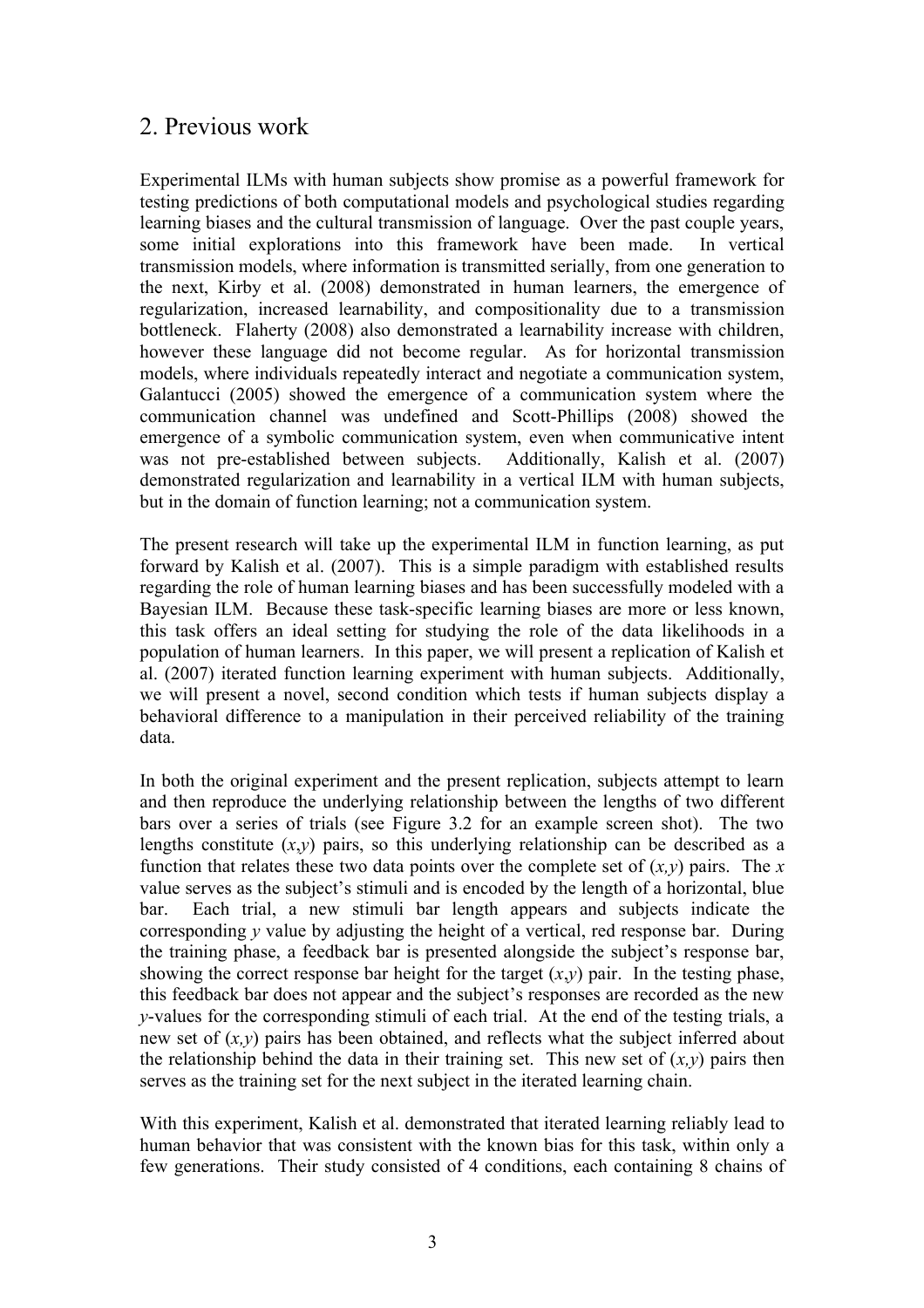nine generations. Each condition was defined by the initial function which was used to generate the  $(x, y)$  pairs of the first generation's training set. These four functions are positive linear, negative linear, u-shape, and random  $(x, y)$  pairs. Figure 3.1 shows representative chains from each condition, taken from Kalish et al. (2007).



#### Figure 3.1

Results from Kalish et al. (2007) iterated function learning experiment with human subjects. Shown are 5 representative chains from the 4 conditions, where the initial function is: (A) positive linear, (B) negative linear,  $(C)$  U-shaped or  $(D)$  &  $(E)$  random. Each set of axes plot the testing phase responses of each subject, which was trained on the data to the left of it. Regardless of the initial data, iterated learning converges to the positive linear function, with the highest inductive bias, and occasionally to the negative linear function, with the next highest bias.

Regardless of the initial data, the subjects in the iterated learning chains converged to one of the a prior preferred solutions: a positive linear function with positive slope (with the highest bias), or one with negative slope (with the second-highest bias). Kalish et al. attest that these bias rankings are established in previous psychological studies on function learning, which show that linear functions with positive slope require the least training to learn (Brehmer, 1971  $&$  1974) and are consistent with subjects' initial responses (Busemeyer et al., 1997).

For all chains in all conditions, this study reports convergence to one of these two functions, with no exceptions. Assumedly, this also means that no intermediate, semistable states were obtained on the route to convergence. The consistency of this result, over so many subjects, is somewhat surprising, because there are other, conceivably easy, ways to solve this task, such as dividing the apparently-complex function into simpler sub-functions in order to approximate the whole (resulting in a discontinuous function), responding discretely to the continuous stimuli (resulting in a step function), or by hedging bets in the testing phase if the subject was undecided between two or more plausible underlying relationships. The last or these behaviors, bet hedging, seems to be evidenced in the original results. In Figure 3.1C, subjects 1- 3 seem to be guessing between the positive and negative linear functions. Or perhaps, they inferred that both of these functions were generating their training data. However, the motivation behind subject's behaviors could only be obtained from an exit questionnaire, and cannot be concluded from their testing data alone.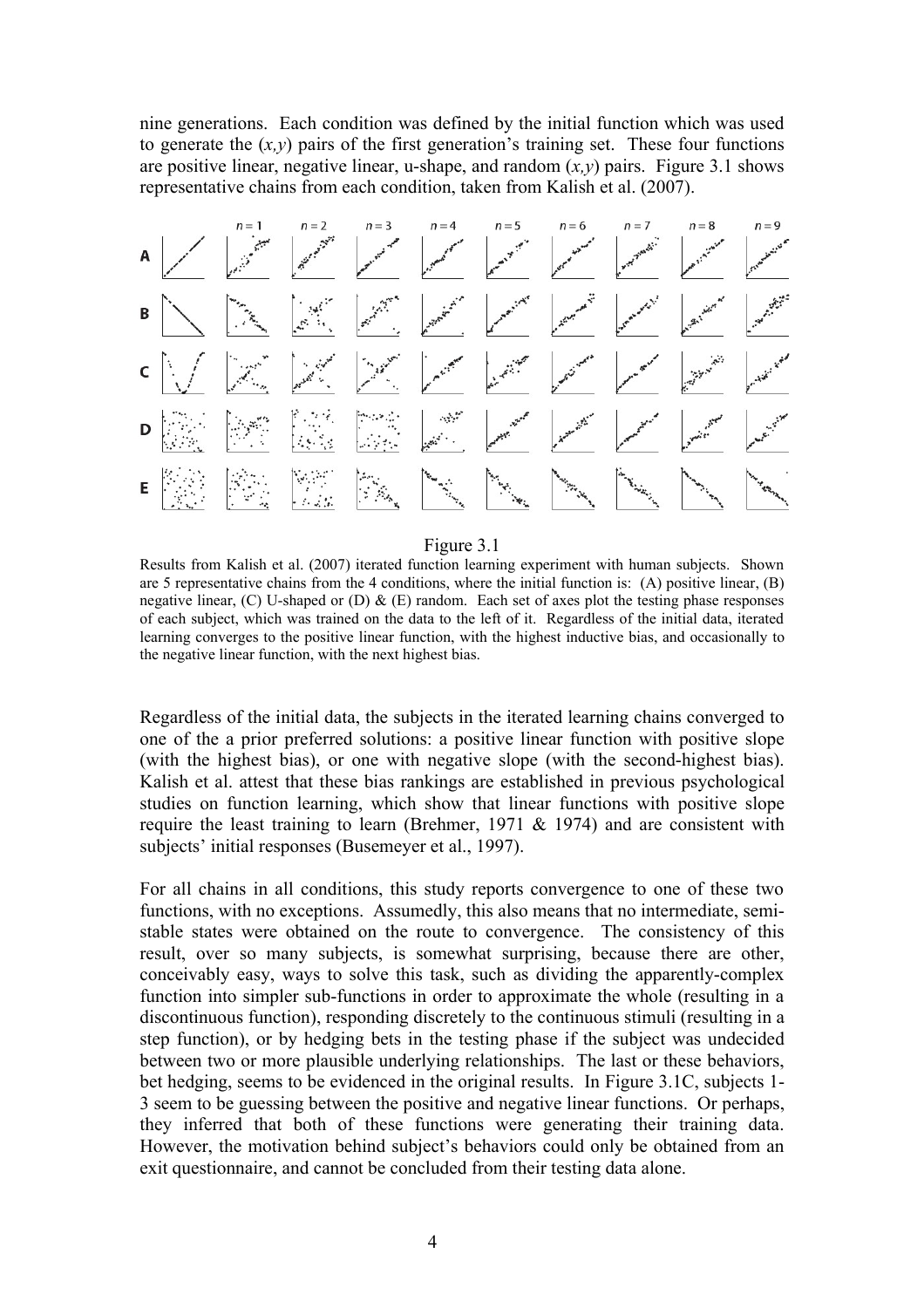It is important to note that this specific function learning task was developed by Kalish et al. (2004) to demonstrate knowledge partitioning and showed that subjects readily divided a complex function into multiple, simpler sub-functions. This study provides empirical evidence that individuals are capable of inferring a discontinuous function for this particular task paradigm. However, subjects were explicitly aware that the underlying function was somewhat complex, and this might have elicited additional strategies. If subjects were instructed in Kalish et al. (2007) that the relationship was simple, generated by one rule, or continuous, then this may have excluded some of these other possible behaviors. It is also possible that such a restriction to subjects' expectations of the possible, task-relevant hypotheses might have played into the demonstrated convergence to the prior, where other solutions could be equally stable for human learners. Therefore, in the present replication, we were careful to not over specify the nature of the function, so not to add additional expectations toward a specific class of functions (such as continuous, generated by a single rule, or based on one-to-one mappings). Leaving the nature of the function ambiguous establishes more potential for varied behavior. Additionally, any behavioral differences regarding the manipulation of the likelihoods may not be visible under a task in which subjects entertain a restricted set of hypotheses.

In the present study, the Kalish et al. experiment is replicated. The findings confirm that the majority of chains converge to the known bias, the positive linear function. However, this replication also obtained semi-stable discontinuous functions, discrete responses, and confirms through exit questionnaires, bet-hedging behavior. These behaviors will be discussed further in the Results section. A second experiment (condition 2) contains a novel manipulation to subjects' perceived reliability of their training data in comparison to the replication experiment (condition 1). This manipulation was accomplished by an addition to the instructions, informing participants that some of the trials in the training phase would be random pairs, to add a small level of noise to the training, and the testing phase would test how well they learned the underlying relationship. (See Appendix B for both instructions.) Only the instructions differed between conditions; otherwise, the set up of the experiment remained exactly the same. In both conditions of the following experiment, instructions, methodology, and stimuli were kept as similar as possible to the original study. Additionally, all chain initializations were set to a different set of random (*x,y*) pairs, corresponding to Kalish et al.'s 4<sup>th</sup> condition. Although Kalish et al. show that the initial data plays no role in the long run, this initialization was still used to rule out an initial bias in the data toward any specific function.

The chosen manipulation of subjects' perceive role of the data was motivated by the influential role which the data likelihoods played in the model. If the data likelihoods have a psychologically real correspondence within the process of human induction, then manipulating subjects' perceived role of the data should also affect the dynamics of convergence. However, it is important to note that model, of course, is at best a description of human behavior. We make no claims to be manipulating subjects' "data likelihoods", but instead manipulating how much the subjects might rely on the data when inferring the underlying relationship between the stimuli. However, according to the model, this manipulation would be best characterized by a change to the likelihood values, where less informative data is represented by flatter hypotheses than more informative data.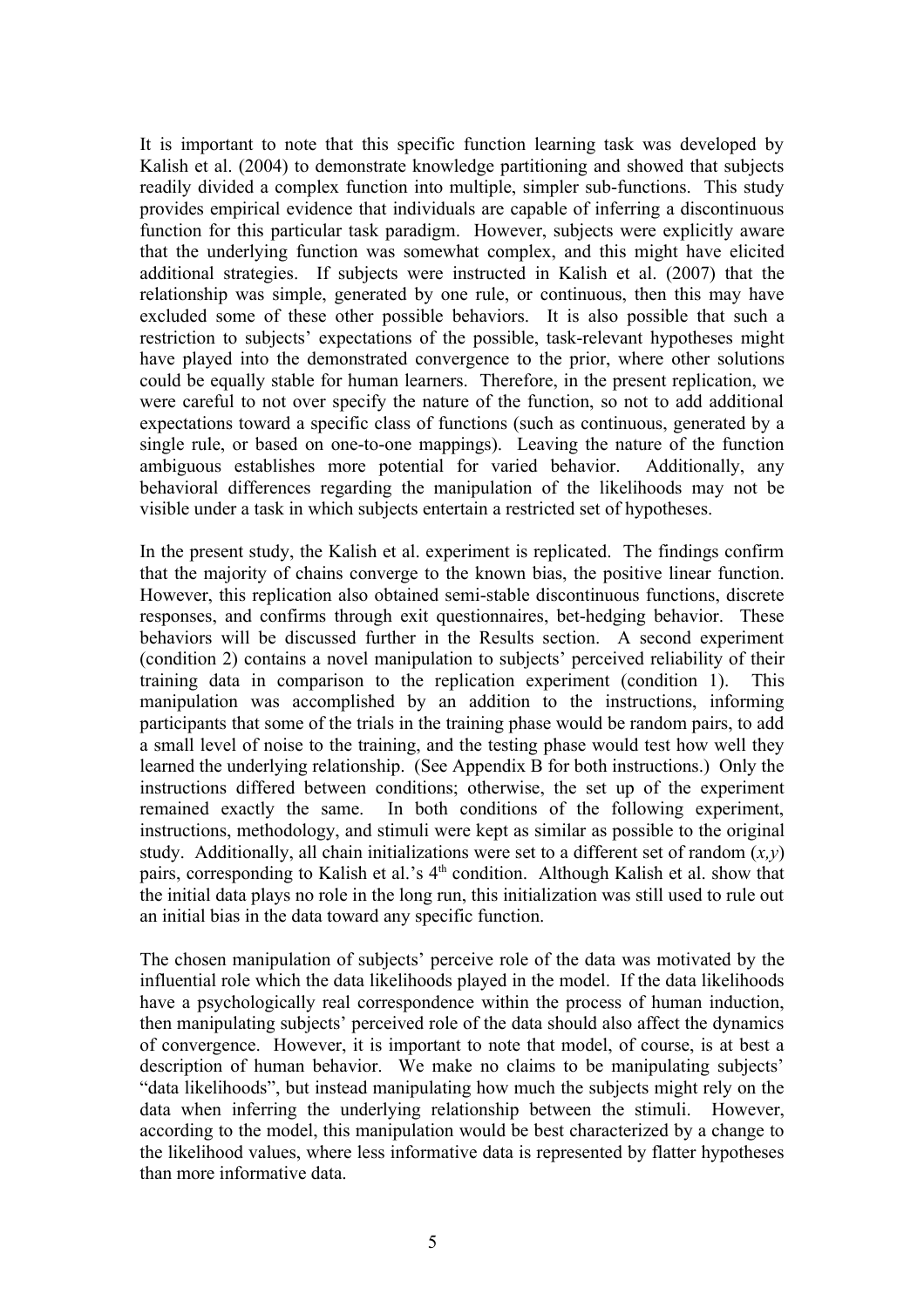It is clear that human subjects are neither perfectly Bayesian-rational, nor do they have perfect knowledge of the distributions from which the data might be drawn. Additionally, their hypothesis choice strategy might fall on a continuum between maximizing and sampling. According to the modeling work, violating these assumptions does not exclude the prior from determining the outcome of iterated learning, but it does suggest that the likelihoods will play a role in determining this outcome. Assuming that the Bayesian model is a good approximation of human inductive inference, manipulating the role of the data should not affect which bias is converged to (because the priors are not the target of manipulation), but the dynamics of convergence themselves. For example, this could affect the rate of convergence, or the proportion of chains which conform to each hypothesis. This manipulation choice is supported by the known trade-off in Bayesian statistics between the influence of the prior vs. the influence of the data. Where data provides little information, the prior is more influential, and vice a versa. It is hypothesized that in the condition where the data are perceived to be less informative, chains will converge to the positive (or occasionally negative) linear function quicker than in the replication condition. Additionally, it is predicted that behavior corresponding to a wider variety of hypotheses will be obtained in condition 1 than in condition 2. And because both conditions leave the possible hypotheses unspecified, more varied behavior will be obtained in both conditions than in the original study by Kalish et al. (2007).

# 3. Method

# 3.2.1 *Participants*

**Experiments 1 & 2:** Participants were solicited by email invitation from an established mailing list experiment participants. 56 respondents completed the online experiment. Condition 1 consisted of 8 chains and 32 subjects and condition 2 consisted of 7 chains and 20 subjects. 4 subjects from condition 1 were automatically excluded due to contemporaneous login. Not all subjects completed the exit questionnaire, so the age range and gender is not known for all participants. **Experiment 3:** 9 graduate students of Logic and Cognitive Science constituted 1 chain. 3F/6M, aged 23-30. They took a computerized, offline version of the experiment in person.

# 3.2.2 *Apparatus and stimuli*

The experiment was implemented as an online java applet by Federico Sangati. The applet displayed all trials and collected all results. On each trial, two bars encoded the *x* and *y* values of the function by their lengths. The stimulus was the *x*-value and was presented as a horizontal blue bar in the upper left-hand corner of a 800 by 600 pixel applet window. The stimulus bar was 20 pixels wide, ranging from length 5 pixels (*x*  $= 1$ ) to 480 pixels ( $x = 100$ ). A response was made by rolling the mouse to adjust the length of a vertical red response bar, in the lower right-hand side of the screen. The response bar was 20 pixels wide, ranging from length 4 pixels ( $y = 1$ ) to 400 pixels ( $y = 1$ )  $= 100$ ). This proportion skew was copied from the original study as an additional measure against building a bias toward linearity into the task interface. The background was white and the maximum values of each bar were not marked (Figure 3.1).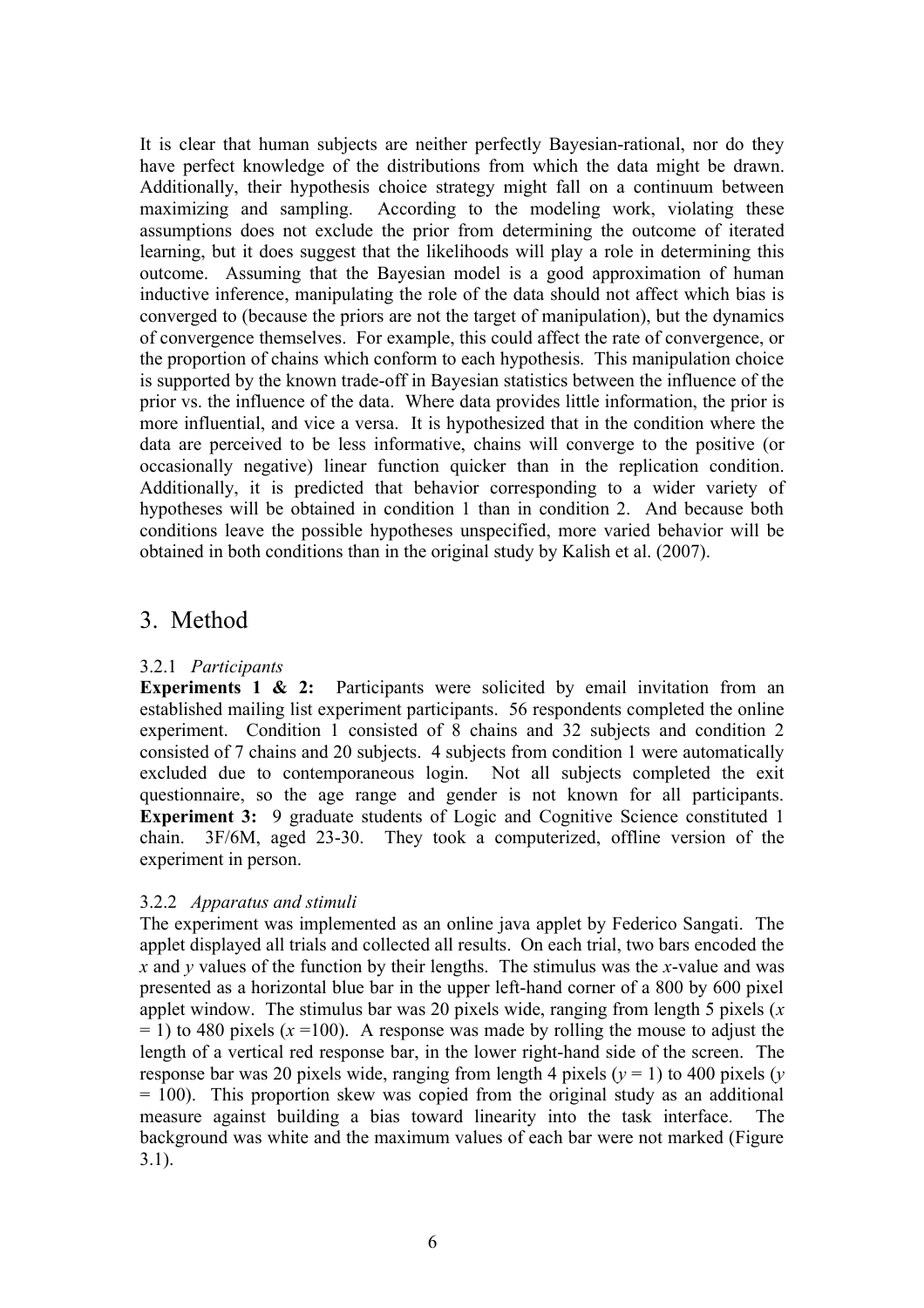

### Figure 3.2

Example screen shot, with labels added. This is taken from the implementation of the present experiment, but is nearly identical to the original interface of Kalish et al. (2007).

At the beginning of a trial, the blue bar appeared. The response bar could be adjusted at will and no time constraint was imposed. When the subject had adjusted the bar to the desired height, they pressed the return key to record their response. During the training phase of the experiment, a feedback bar displayed the target response after the return key was pressed. The feedback bar was presented 10 pixels to the right of the response bar and had the same width and possible range as the response bar. If the response was correct (within a 5 unit  $/$  20 pixel range of the correct  $\nu$  value) the feedback bar would appear in green and the screen remained as is for 1-second study period. If the response was incorrect, the feedback bar would be shown in yellow until the subject readjusted the response bar to the exact height of the feedback bar and pressed return again. This readjustment period looped until the correct answer was recorded. Once recorded, the feedback bar would be shown in green and the screen remained as is for a 2-second study period. Afterward, the next trial began. The testing phase was identical to the training phase, except no feedback in the form of the feedback bar was given. After the subject pressed the return key to record their first response, the next trial began. The training and testing phases each consisted of 50 trials.

### 3.2.3 *Procedure*

The experiment had a training and a testing phase, each consisting of 50 trials. The stimuli and responses of one subject's testing phase served as the stimuli and feedback bar for the next subject's training phase. Thus, each subject can be referred to as a "generation" in an iterated learning chain. All chains were initialized on a random training set: the training set of the first generation consisted of 50 randomized  $(x, y)$  pairings. The length of the stimuli bar encoded the *x* value and the feedback bar/response bar encoded the *y* value. The testing set for all generations, consisted of 50 *x* values; 25 selected randomly from the 50 training *x* values and 25 selected randomly from the 50 unused *x* values. The subject's responses in the testing phase were saved as the new set of 50  $(x, y)$  pairs for the next generation's training set and presented in random order. This was the only form of contact between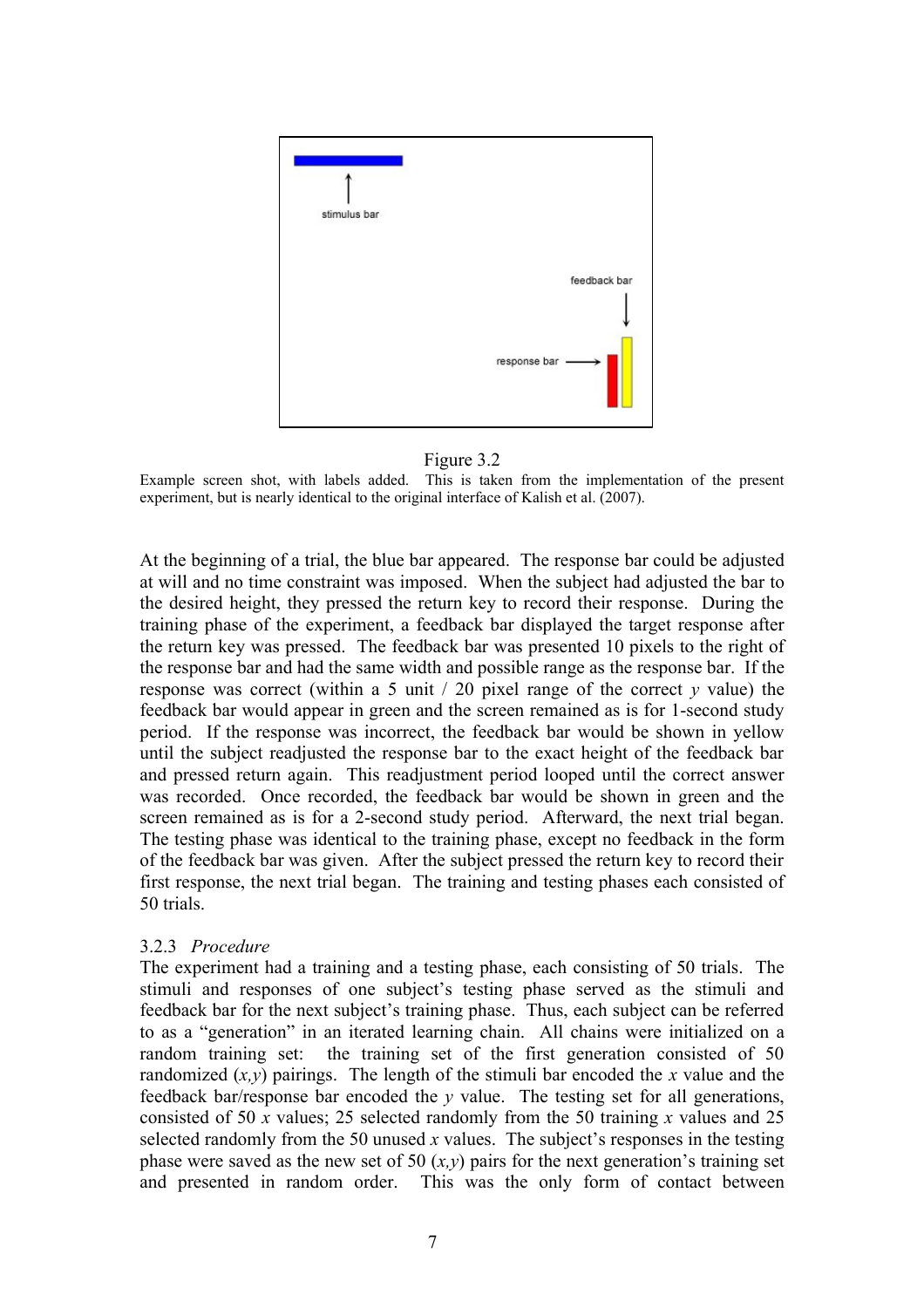participants and they were unaware that their data would be used for another testtaker.

# 3.2.4 *Data Collection and Analyses*

When a subject accessed the experiment link, they would be directed at random to one of the chains, where the last recorded testing set of that chain would serve as their training set. Due to this implementation, the number of generations of each chain varies, and some chains did not receive enough subjects and remain un-converged. Additionally, some chains that showed convergence to the positive linear function for at least 2 generations were truncated by the experimenter. The original study displayed the robustness of this convergence state and it was preferred to initialize as many chains as possible with the limited number of subjects. If two or more subjects were directed to the same chain contemporaneously, both would complete the task, but only the first completed testing set would serve as the input to the next generation. IP addresses were also logged and each computer was blocked from running the experiment twice. Lastly, the testing phase was followed by a brief questionnaire (Appendix B).

Because this is a relatively new function learning paradigm, it is unclear what the best quantitative analyses might be. Kalish et al. (2007) mainly presented a qualitative characterization of their results. For their quantitative analysis, they computed the correlation of each function to the positive linear function,  $y = x$ . However, in the present experiment, not all chains converge to the positive linear function, and therefore such a correlation measure would not be equally informative for all chains. The present results will also be characterized qualitatively and focus on a comparison and contrast of the dynamics obtained here to those of the original study.

# 4. Results

Condition 1 constitutes a replication of Kalish et al. (2007). Figure 3.2 shows all chains collected for this condition. Of these 8 chains, 5 seem to converge to the positive linear function. The remaining chains show no sign of definite convergence, though chain #1 seems to be headed toward negative linear. Of the converged chains, estimated convergence to the positive linear function occurred by an average of 2.4 generations. Figure 3.3 shows all results from condition 2, where subjects where told a small level of noise existed in the training set. Of these 7 chains, 3 seem to converge to the positive linear function, and 1 to the negative linear function. Of the converged chains, estimated convergence to the positive or negative linear function occurred by an average of 2 generations.

Looking at these results cumulatively, some behavior is evident which was not conclusively obtained in the original study. First, is the phenomenon of bet hedging, which can be taken as evidence that subjects are sampling. However, there is no way to tell if they are in fact sampling from all possible hypotheses or just outputting according to their most probable current hypotheses. Bet hedging is apparent in condition 1, chain 1, generation 1 (C1-1-1), C1-1-5, and C2-7-2. As obtained from 2 exit questionnaires, subjects report that they guessed the rule is "red bar = either double or half of the blue bar" ( $y = 2x$  or  $\frac{1}{2}x$ ) but that they weren't sure so they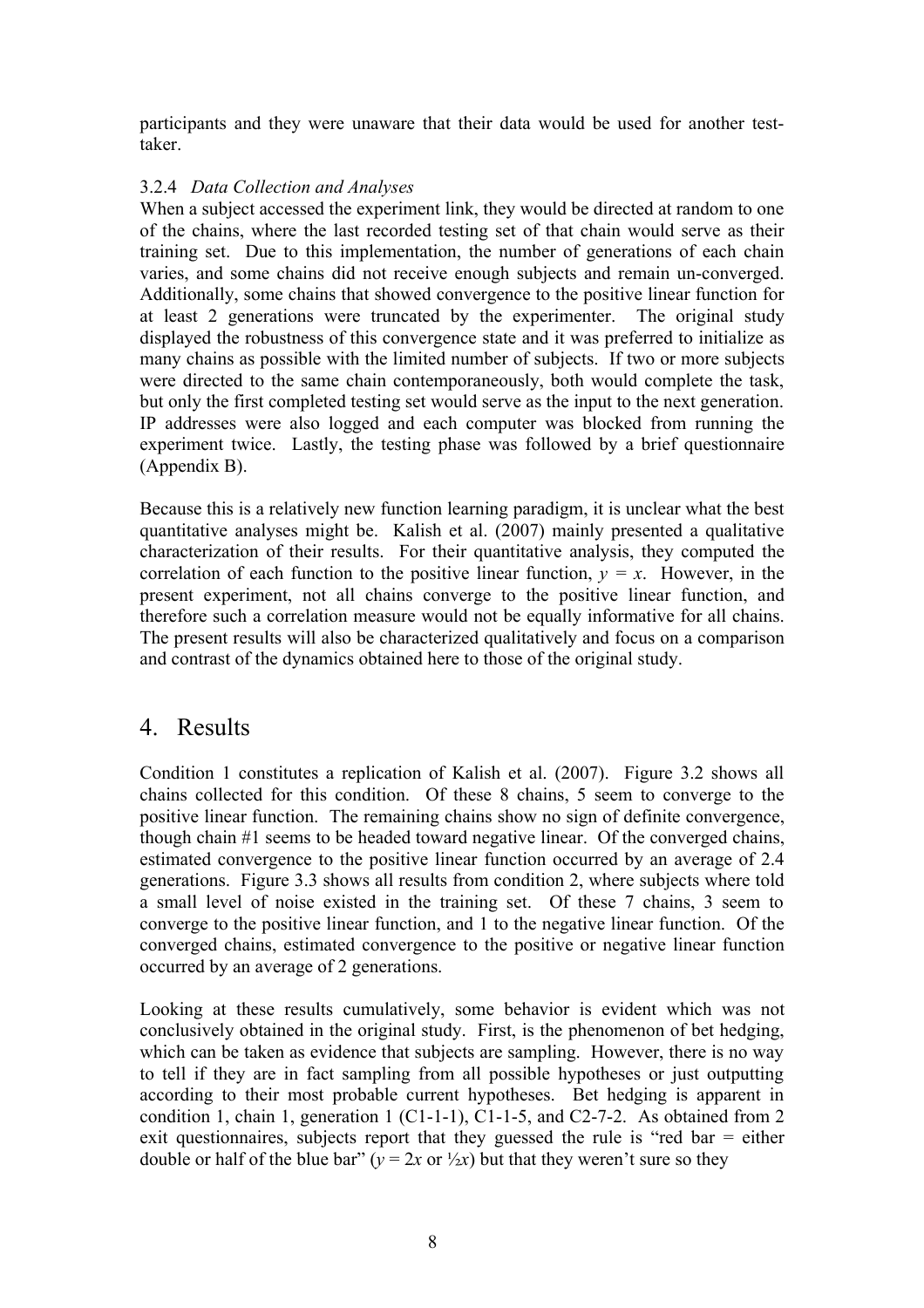

#### Figure 3.2

This figure shows the results from the 8 chains of condition 1. Each set of axes plot the testing phase responses of each subject, which was trained on the data to the left of it. The leftmost column shows the random initialization that the first subject of each chain was trained on. 5 of these chains seem to converge to a linear function with positive slope, and chain 1 seems to be headed toward a negative linear function. Bet hedging and discontinuous functions also appear.

responded by choosing randomly according to both rules, in attempt to "get at least some answers correct."

Second, is the appearance of discontinuous functions. C1-5-2, C1-6-3&4, C2-6- 1,2&3 all appear to be categorizing certain lengths of the blue bar and applying different rules relating red bar size to each category. The strongest evidence of this shown in C2-7-3&4. Here, this discontinuous function seems relatively stable and clearly originated in the bet-hedging behavior of generation 2.

Additionally, C2-6-1 reported a different continuous solution, which was gradually increasing the red bar when the blue bar increased, but keeping the red bar in its mid range. Some participants also guessed the relationship could be related to time-course dependence (where one trial's answer was dependent on the trial before it), but none reported to output answers consistent with such a hypothesis. It is also clear, from the exit questionnaires, that when subjects had absolutely no idea of what the underlying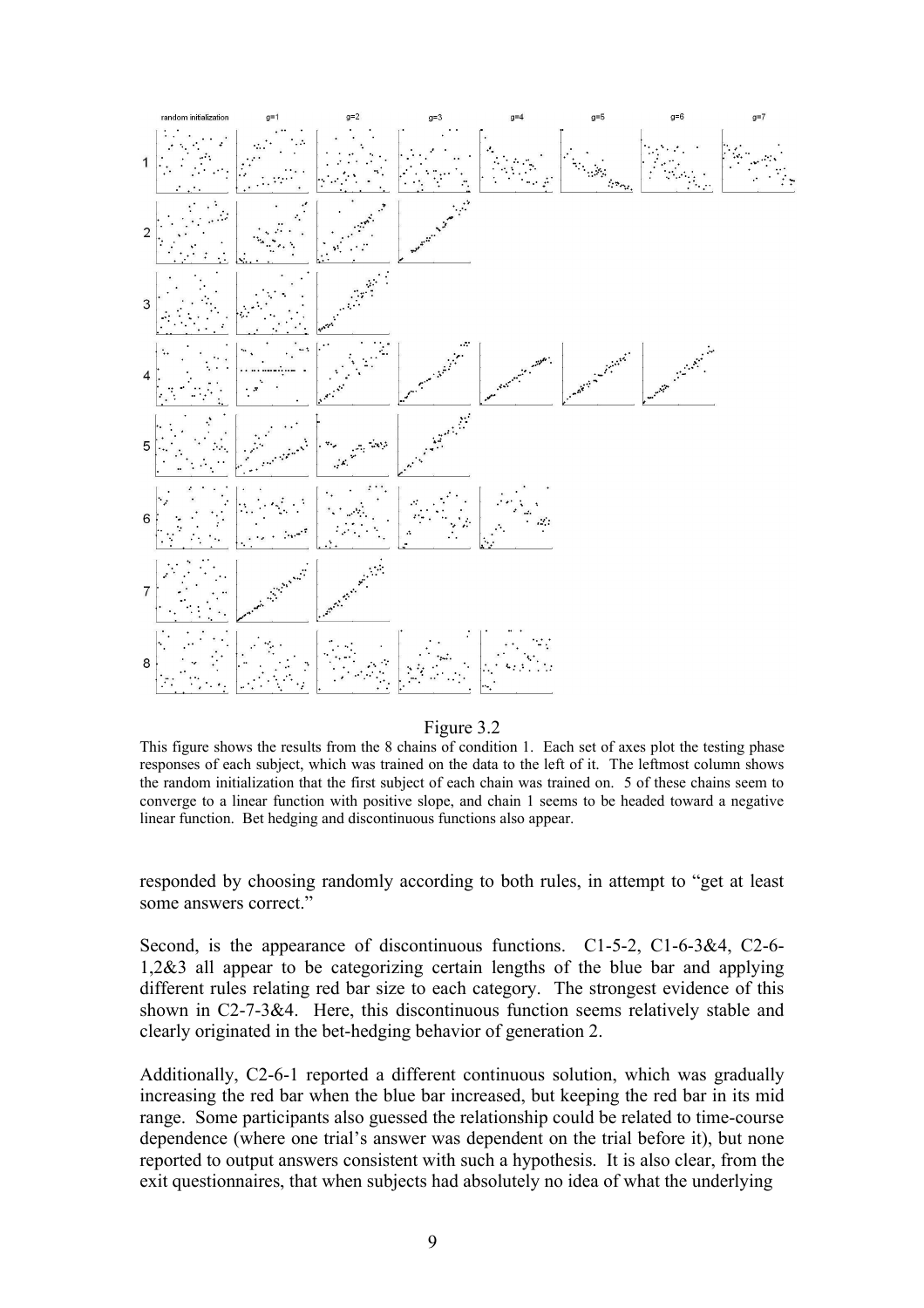

#### Figure 3.3

This figure shows the results from the 7 chains of condition 2. Each set of axes plot the testing phase responses of each subject, which was trained on the data to the left of it. The leftmost column shows the random initialization that the first subject of each chain was trained on. 3 of these chains seem to converge to a linear function with positive slope, and 1 to a linear function with negative slope. Chains 6 & 7 show additional behaviors, maintained for 3 generations.



#### Figure 3.4

This figure plots the results of Experiment 3, where subjects are graduate student of logic and cognitive science and constitute one chain of iterations. The wider variation and higher fidelity of transmission suggest that these subjects entertained a wider variety of hypotheses than the subjects in the previous experiments.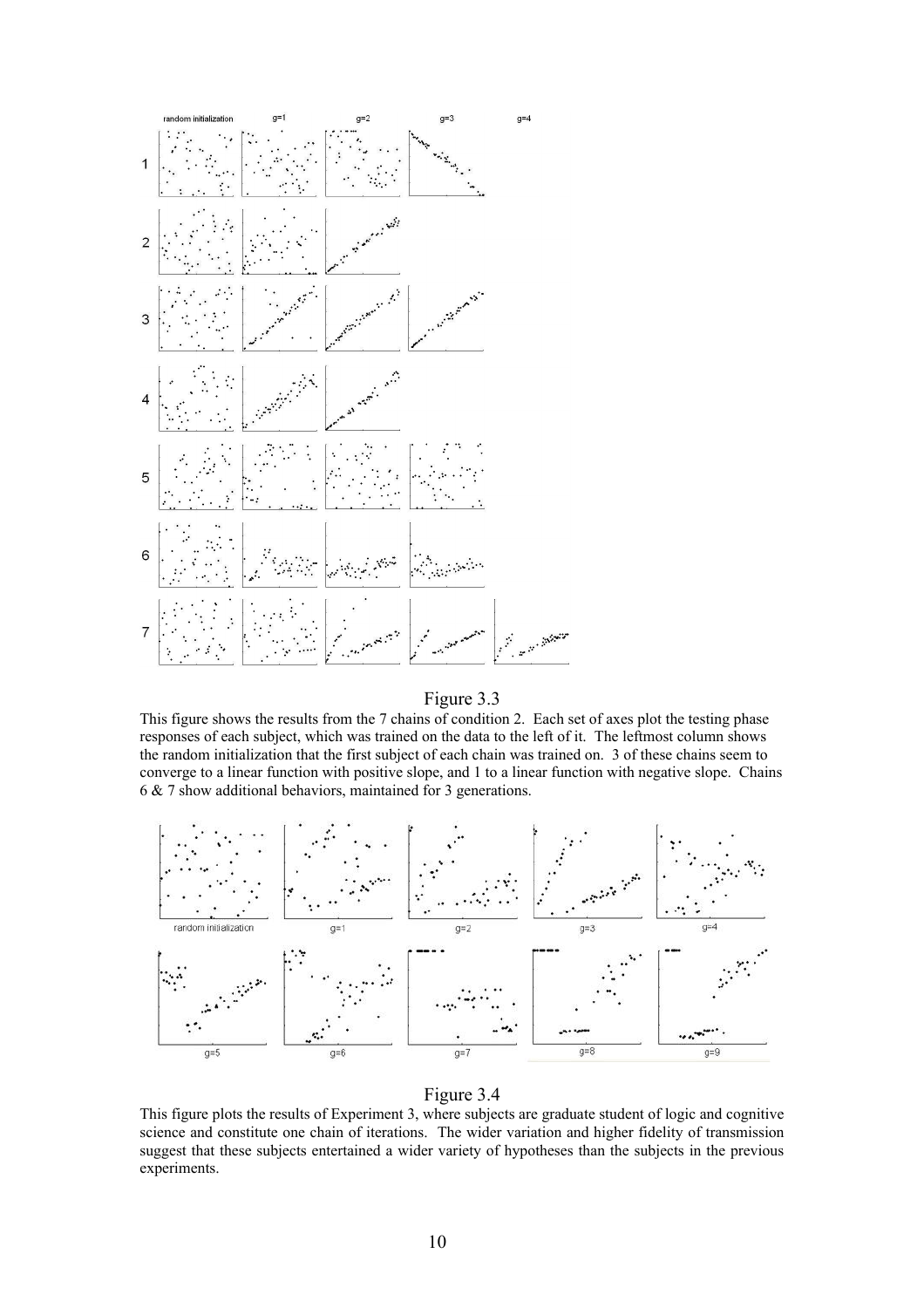relationship might be, they generated their testing answers by either simulating random responses or by matching the red bar to the blue bar length, resulting in a positive linear function. The latter was the case for C1-7-1, C2-2-2, and C2-4-1.

One additional, small experiment (Figure 3.4) was conducted with graduate students in logic and cognitive science, who were told that this was a function learning experiment. In general, these students displayed a lot of motivation to "correctly figure out" the underlying function. The resulting behavior of these subjects give rise to chain full of variation in hypotheses choice, but also

a higher degree of transmission fidelity between these more complex functions. It is possible that these subjects entertained a wider variety of hypotheses, or even have developed different learning biases for function learning tasks than the general population. It is also likely that these subjects took the data into account differently than subjects in the previous experiments, through higher attention levels or working memory capacity, explaining the increased transmission fidelity.

The subject in generation 1 reported bet hedging between  $y = 2x$  and  $y = \frac{1}{2}x$ . This served as a foundation for the next 2 subjects who inferred that the relationship was generated by 2 rules,  $y = 2x$  and  $y = \frac{1}{2}x$ . Subject 5 categorized the stimuli bar into two separate rules. Subject 6 found a continuous function based on a proportion of the stimulus bar's remainder. In generation 7, the extreme values of the previous subject are regularized as maximum response bar lengths for the smallest third of stimulus bar sizes. Last, subjects 8 and 9 reported using the same

categorization and rules in the testing phase. It is doubtful that this chain will converge to a positive linear function anytime soon, due to the saliency of the rule coding  $x < 1/3$  its maximum length = maximum *y*. It seems likely, however, that this function could converge to a fully discrete function, which might be just as stable as the positive linear function.

# 5. Discussion

These experiments elicited a wider variety of behavior in than has been previously demonstrated in an iterated function learning experiment. This is probably due to an under specification of the nature of the function to be learned, resulting in subjects entertaining, on average, more hypotheses than subjects in Kalish et al. (2007). These results show that some aspect of human subject's hypotheses can be reached by manipulating their expectations of the processes which generate the data they see. The more expectations they have toward a particular class of functions (such as continuous, one-to-one mappings), the less they will entertain hypotheses which do not conform with those expectations. However, this result could very well be explained by a change in subjects' prior distribution over hypotheses between the original and present experiments. And thus, serves as evidence that the distribution of prior probabilities over hypotheses can be manipulated through instructions or context. Additionally, it is quite likely that the biases which subjects bring to a specific task can be directly manipulated, perhaps by changing the domain or reasoning in which the task is couched. For example, if the two bars were said to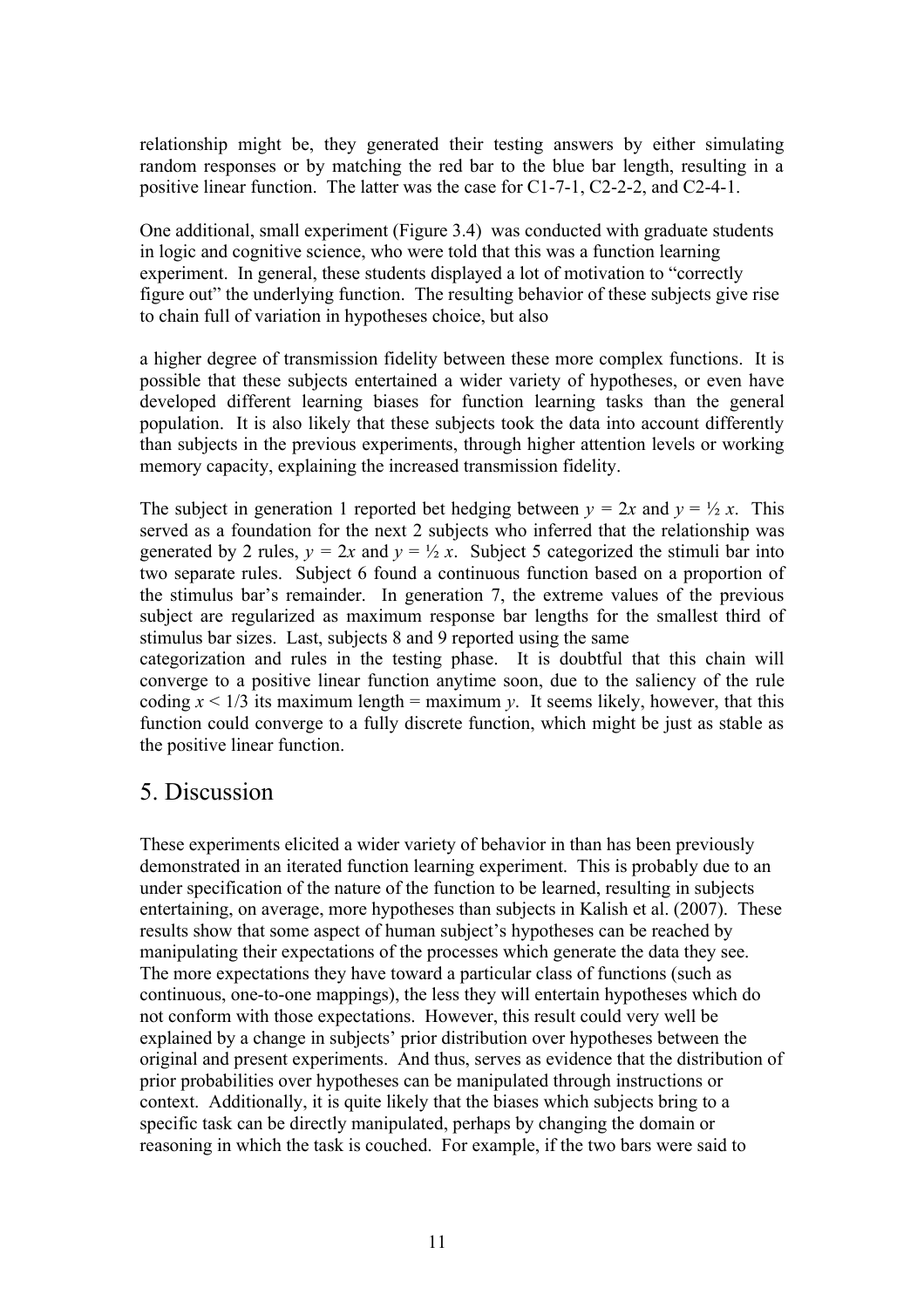represent the volume of two cups (linear) or the speed and stopping distance of vehicles (exponential), the corresponding ranking of biases might be altered.

This variance in behavior obtained in the present experiments, coupled with a small number of chains, makes it unclear whether there was a difference in convergence rate between conditions 1 and 2. Perhaps collecting more chains could provide a clearer picture. There is some evidence, though, that the purported noise facilitated subjects in choosing their first hunch. In particular, subject C2-1-3 reported entertaining a wide variety of possible relationships to no success during the training phase, but then "remembered reading something about the noise added and I decided to stick to my original idea…" which was inverse proportionality of the two bars.

Although individual variation in ILMs may obscure differences between experimental manipulations, these differences shouldn't necessarily be controlled for, but instead studied in greater depth. These experiments demonstrated that experimental ILMs offer a very incomplete picture of individual learning biases. Looking back at the results, a wide variety of responses are obtained in the first generation of each chain, to initializations of the same class: random  $(x, y)$  pairs. Although we can see different responses from different people to similar stimuli, there is not way to tell, from such an ILM, what range of responses to this stimuli any particular subject is capable of.

Despite an unclear difference between conditions, this experiment largely replicates the results of Kalish et al. (2007). This helps to establish this relatively new task as a reliable paradigm for revealing the inductive biases of human function learning. As Kalish et al. assert, the experimental ILM may be a good tool for revealing human inductive biases for tasks where they are unknown or where researches have few a priori hypotheses about what they might be. Additionally, the human subjects ILM may lend itself well to the experimental manipulation of convergence patterns or the biases themselves. Such manipulations could be useful in testing hypotheses informed by computational modeling, as explained in this paper's introduction.

In general, an experimental ILM can inform us more about human iterated learning behavior than a computational ILM and the relevant psychological studies combined. However, it will provide the strongest results when coupled with these other methodologies. It is possible that certain psychological pre-tests could be conducted with experimental ILM participants to ascertain subject-specific biases. Subjects could be grouped into ILMs according to differences in biases and this could be correlated with differences that are obtained in the dynamics or resulting communication systems in each ILM. It is also possible that the actual trajectory which a particular chain takes can be explained by the particular biases of the individuals at each generation. Using experimental and computational ILMs in combination can help us to infer unknown behaviors (such as hypothesis choice strategy) from observed behavior (such as sensitivity to data likelihoods). Because the models provide us with insights into what behaviors are typically associated with what parameter settings, we may be able to infer certain underlying relationships in the human subject, when particular behaviors are obtained. Eventually, it may be possible to read off the biases of individuals from the properties of the languages they develop in an experimental ILM. Until then, experimental ILMs will still serve as good tools for revealing the general, shared biases in a population of human learners.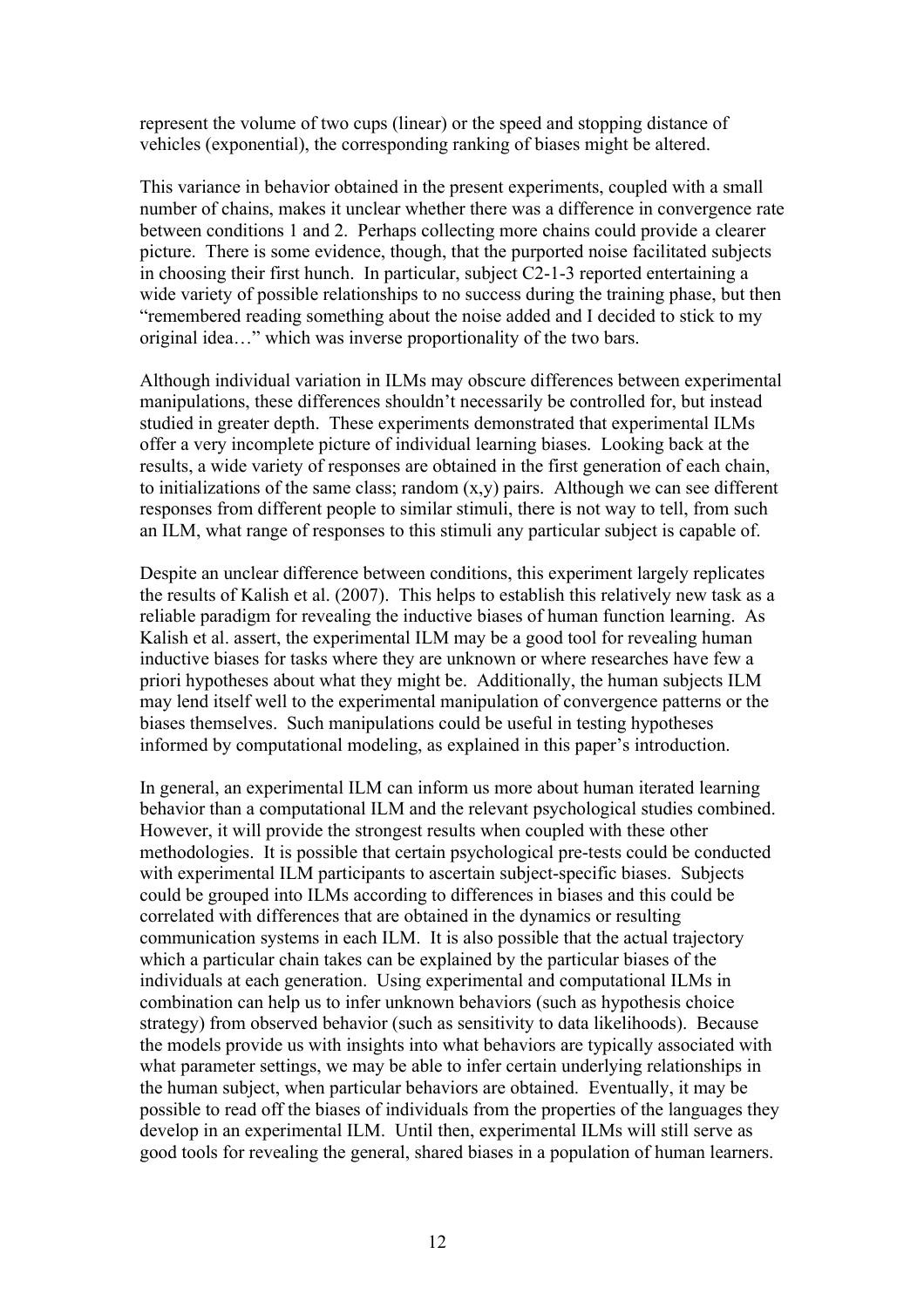# Acknowledgments

Thanks to Federico Sangati, Sara Ramezani and Emily Morgan for technical help, support and comments. We gratefully acknowledge funding from an Amsterdam Merit and HSP Huygens scholarship to VF and a VENI research fellowship to WZ from the Netherlands Organization for Scientific Research (NWO, project nr. 639.021.612). This paper is based on chapter 3 of Ferdinand (2006).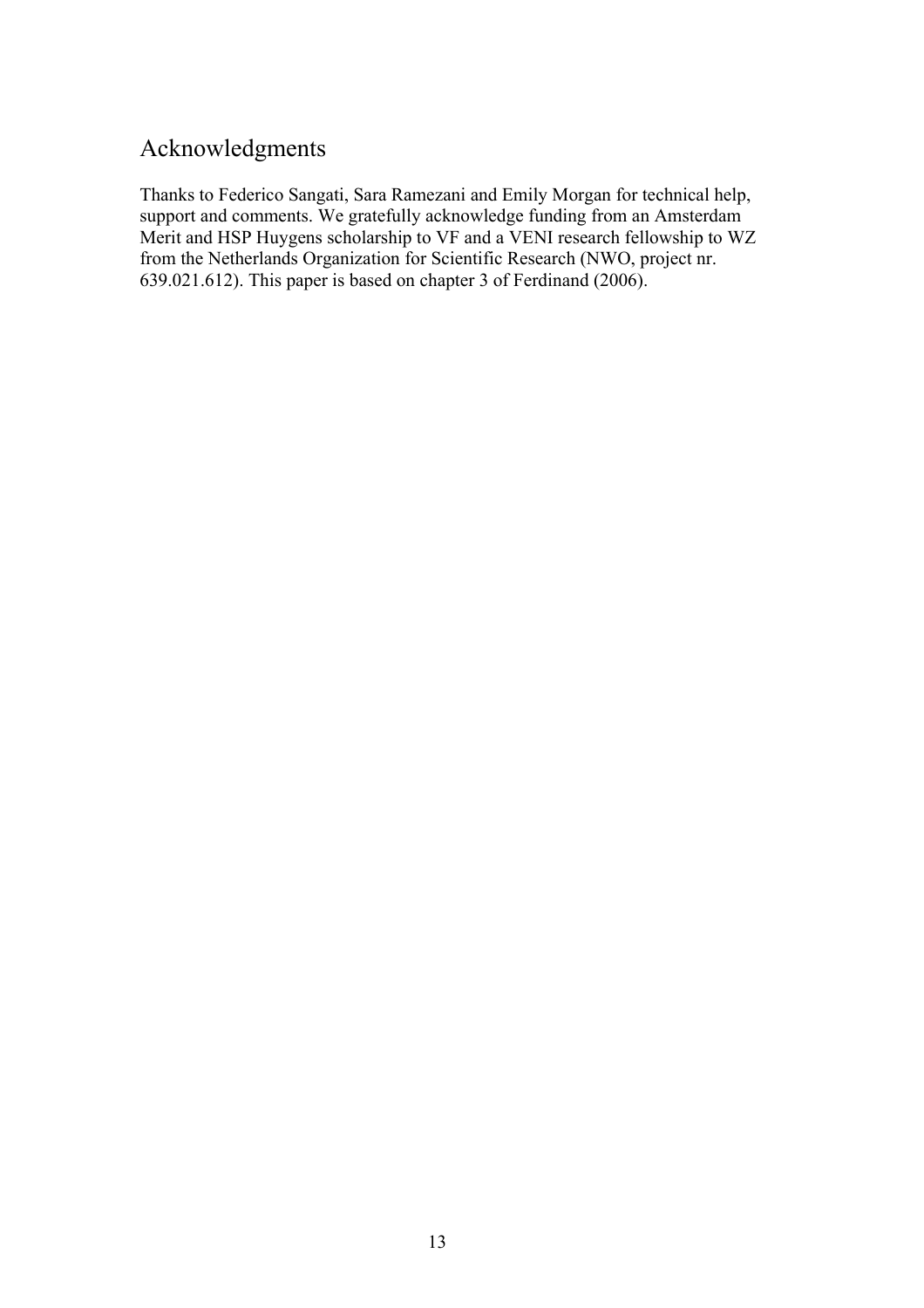# **Appendix**

Experiment instructions for condition 1:

## **Instructions:**

Thank you for your participation! This experiment consists of 2 parts. In the first part, you will be taught the relationship between the sizes of two different bars. In the second part, you will be tested to see how well you learned this relationship.

## **Part 1 Instructions:**

Part 1 will teach you the relationship between the sizes of a blue and a red bar. During this part of the experiment, pay attention and try to learn this relationship the best you can.

Here's what will happen in Part 1:

| stimulus bar |                                             |
|--------------|---------------------------------------------|
|              |                                             |
|              |                                             |
|              | response bar $\longrightarrow \blacksquare$ |

1. At the top of the screen, a blue bar will be shown at a particular size. Each trial, it will be a different size. Your job is to adjust the red bar (by rolling your mouse) so that the red bar has the size you want. You will learn, over the course of Part 1, what the correct response is.

2. Once the red bar is the size you want, press the **space bar** on your keyboard to record your response.



If your response was correct, a green bar will appear to the right of the red bar for a 1-second study period. (If your answer is very close, but not exact, it will be accepted). Then the next trial will begin.

When your response is correct: When your response is *not* correct.



If your response was incorrect, a yellow bar will appear to the right of the red bar and show you the correct answer. You must re-adjust the red bar to the exact height of the yellow bar and press the **space bar**. There will be a 2-second study period and then the next trial will begin.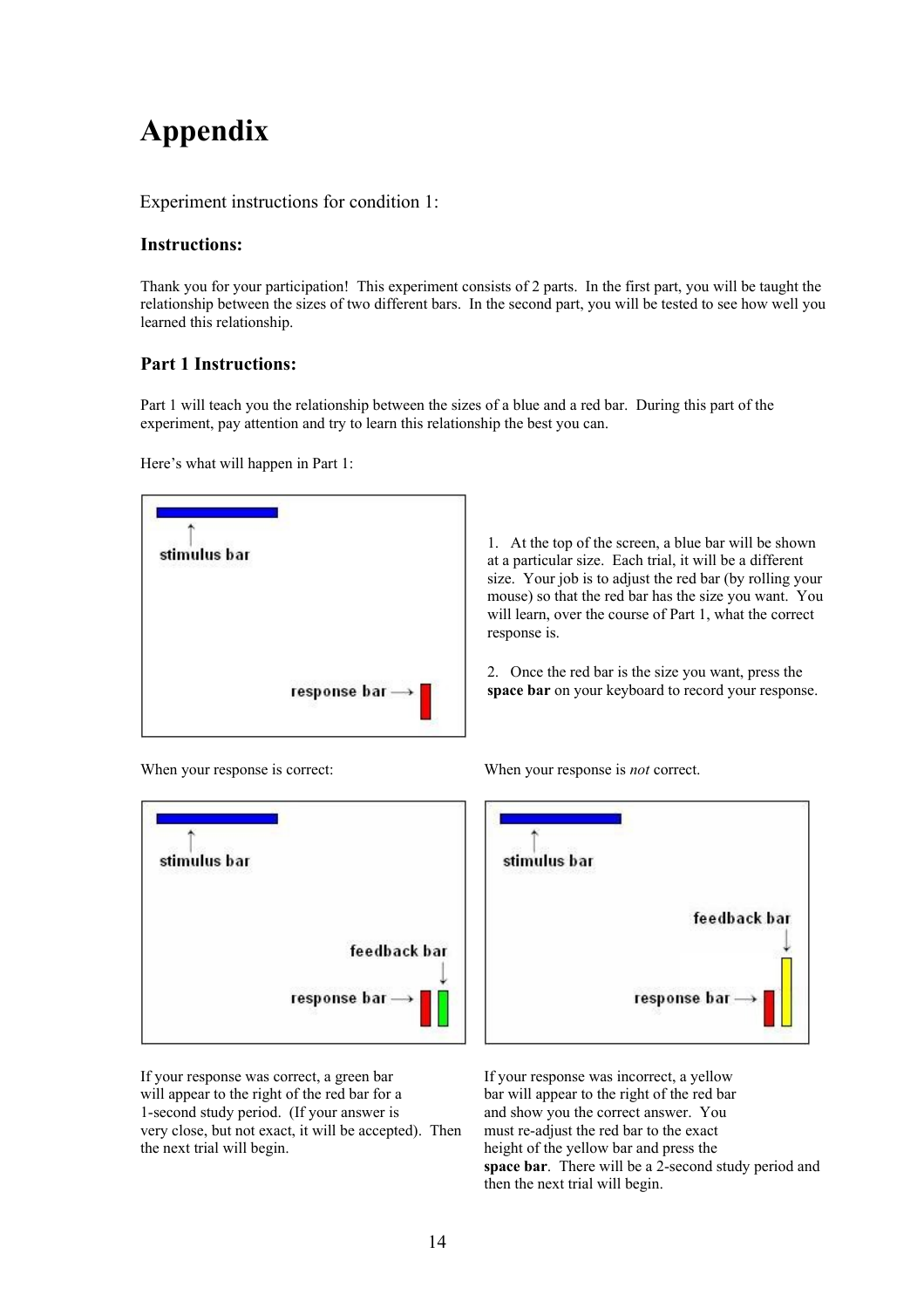Part 1 consists of 50 trials. There is no time constraint.

## **Part 2 Instructions:**

Part 2 will test how well you have learned the relationship between the blue and the red bar. This part is identical to Part 1 except that **the feedback bar will not appear**. Once you record your response with the **space bar**, the next trial will begin.

Try your best to indicate the correct size of the red bar during this part of the experiment!

Part 2 consists of 50 trials. There is no time constraint.

# **Good Luck!**

[Click here to run the experiment.](http://staff.science.uva.nl/~vferdina/IL/experiment.php?PHPSESSID=ec298662eefa91e9d1c8fdcfcf6dfa6d)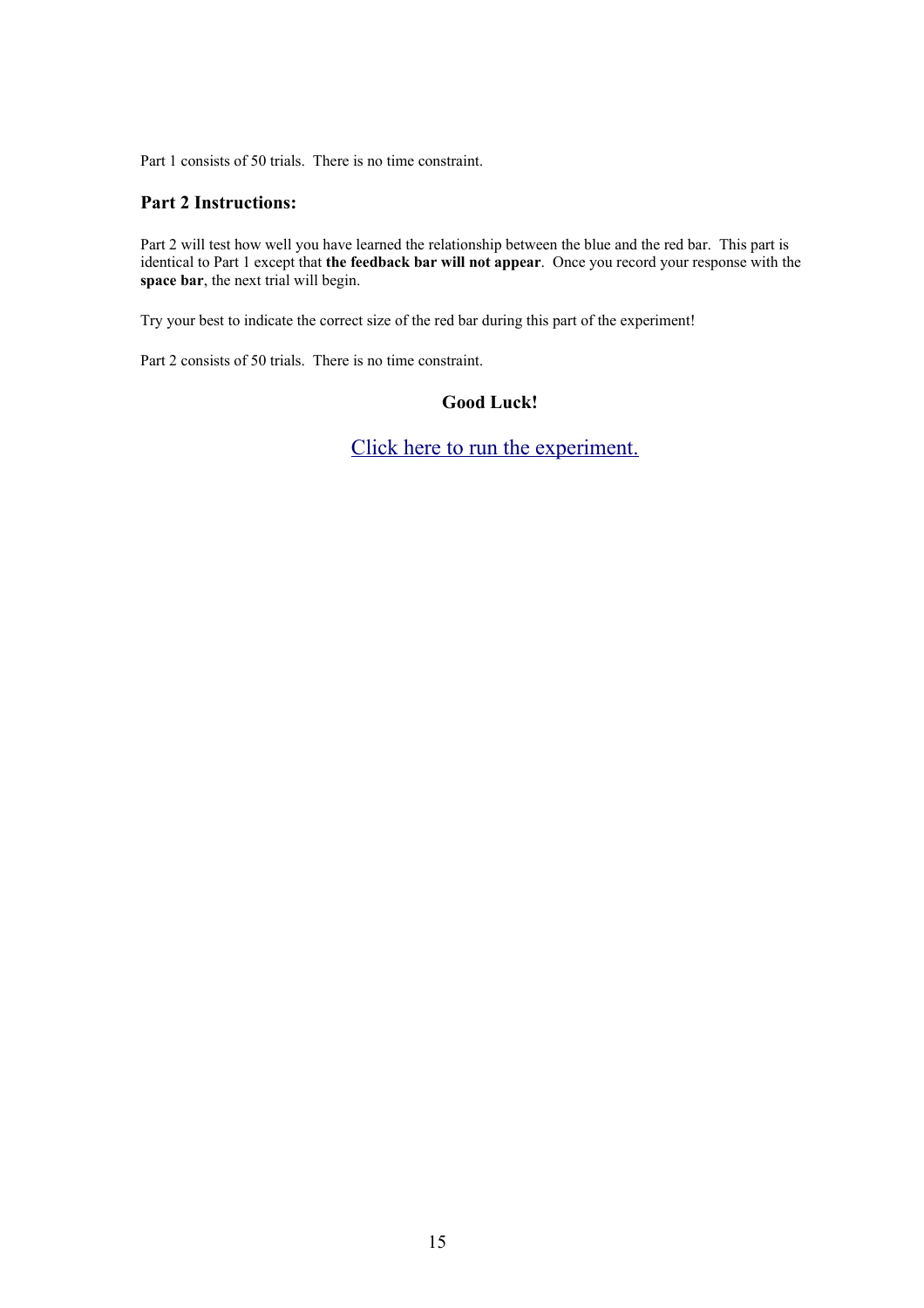Experiment instructions for condition 2:

#### **Instructions:**

Thank you for your participation! This experiment consists of 2 parts. In the first part, you will be taught the relationship between the sizes of two different bars. In the second part, you will be tested to see how well you learned this relationship.

## **Part 1 Instructions:**

Part 1 will teach you the relationship between the sizes of a blue and a red bar. For most of the trials in Part 1, the blue and red bar sizes will correspond to this relationship. However, in some trials the blue and red bar sizes will be random – this adds a small level of noise. During this part of the experiment, pay attention and try to learn the underlying relationship the best you can.

Here's what will happen in Part 1:



1. At the top of the screen, a blue bar will be shown at a particular size. Each trial, it will be a different size. Your job is to adjust the red bar (by rolling your mouse) so that the red bar has the size you want. You will learn, over the course of Part 1, what the correct response is.

2. Once the red bar is the size you want, press the **space bar** on your keyboard to record your response.



When your response is correct: When your response is *not* correct.



If your response was correct, a green bar will appear to the right of the red bar for a 1-second study period. (If your answer is very close, but not exact, it will be accepted). Then the next trial will begin.

If your response was incorrect, a yellow bar will appear to the right of the red bar and show you the correct answer. You must re-adjust the red bar to the exact height of the yellow bar and press the **space bar**. There will be a 2-second study period and then the next trial will begin.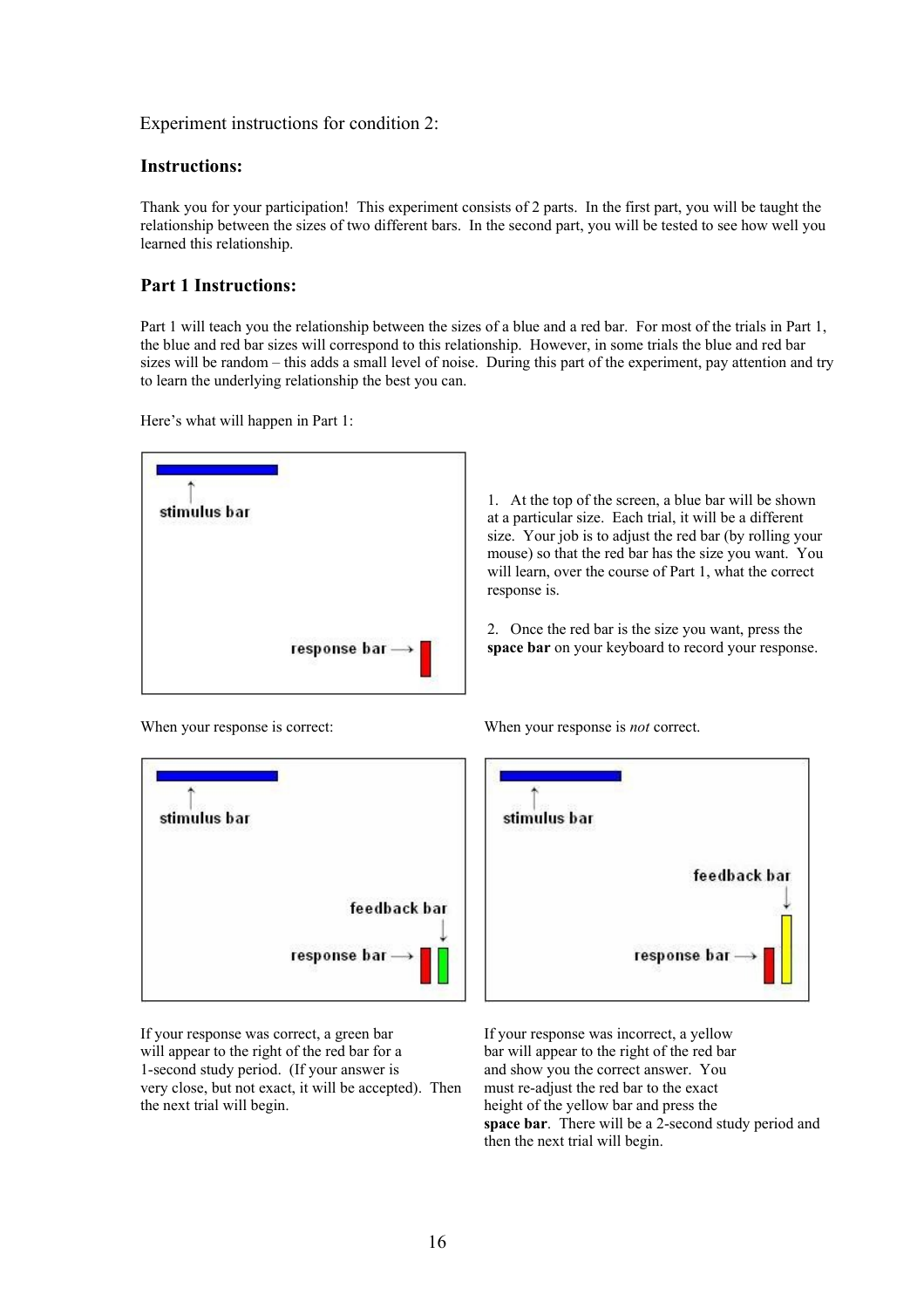Part 1 consists of 50 trials. There is no time constraint.

## **Part 2 Instructions:**

Part 2 will test how well you have learned the underlying relationship between the blue and the red bar. This part is identical to Part 1 except that **the feedback bar will not appear**. Once you record your response with the **space bar**, the next trial will begin.

Try your best to indicate the correct size of the red bar during this part of the experiment!

Part 2 consists of 50 trials. There is no time constraint.

## **Good Luck!**

[Click here to run the experiment.](http://staff.science.uva.nl/~vferdina/NR/experiment.php)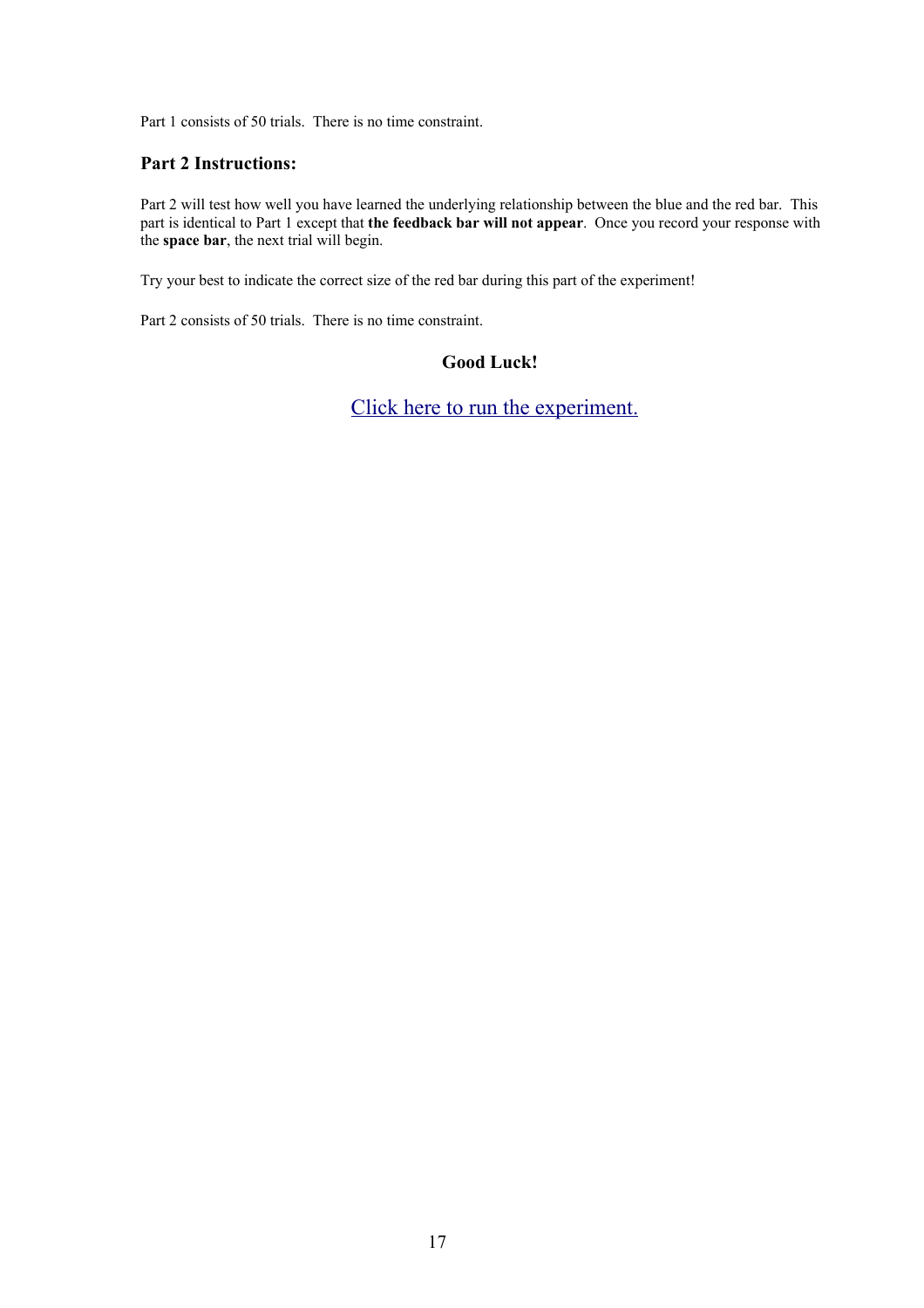# **References**

- Bartlett, F. C. (1932). *Remembering: A study in experimental and social psychology.* Cambridge: Cambridge University Press.
- Batali, J. (1998). Computational simulations of the emergence of grammar. In Hurford, J. R., Studdert-Kennedy, M., Knight, C. (Eds.), *Approaches to the Evolution of Language: Social and Cognitive Bases,* pages 405-426. Cambridge: Cambridge University Press.
- Brehmer, B. (1971). Subjects' ability to use functional rules. *Psychonomic Science*, 24, 259- 260.
- Brehmer, B. (1974). Hypotheses about relations between scaled variables and in the learning of probabilistic inference tasks. *Organizational Behavior & Human Decision Processes*, 11, 1-27.
- Brighton, H. (2002). Compositional Syntax From Cultural Transmission. *Artificial Life, 8*(1).
- Brighton, H. & Kirby, S. (2001). The survival of the smallest: stability conditions for the cultural evolution of compositional language. In Kelemen, J. & Sosik, P. (Eds.), *ECAL01*, pages 592-601. Springer-Verlag.
- Brighton, H., Smith, K., & Kirby, S. (2005). Language as an evolutionary system. *Physics of Life Reviews*, 2, 177-226.
- Busemeyer, J. R., Byun, E., DeLosh, E. L., & McDaniel, M. A. (1997). Learning functional relations based on experience with input-output pairs by humans and artificial neural networks. In Lamberts, K. & Shanks, D. R. (Eds.), *Knowledge, concepts, and categories: Studies in cognition*, pages 408-437. Cambridge: Cambridge, MA: MIT Press.
- Christiansen, M. & Kirby, S. (2003). Language Evolution: Consensus and controversies. *Trends in Cognitive Science*, 7(7), 300-307.
- Cornish, H. (2006). *Iterated Learning with Human Subjects: an Empirical Framework for the Emergence and Cultural Transmission of Language*. Unpublished Masters thesis, School of Philosophy, University of Edinburgh, U.K.
- Flaherty, M. & Kirby, S. (2008). Iterated language learning in children (abstract). In Smith, A. D. M., Smith, K., & Ferrer I Cancho, R. (Eds.), *Proceedings of the 7th International Conference (EVOLANG7)*, pages 425-426. World Scientific.
- Galantucci, B. (2005). An experimental study of the emergence of human communication systems. *Cognitive Science*, 29, 737-767.
- Griffiths, T. L. and Kalish, M. L. (2005). A Bayesian view of language evolution by iterated learning. In Bara, B.G., Barsalou, L., and Bucciarelli, M. (Eds.), *Proceedings of the Twenty-Seventh Annual Conference of the Cognitive Science Society,* pages 827-832. Erlbaum, Mahwah, NJ.
- Griffiths, T. L., Christian, B. R., & Kalish, M. L. (2006). Revealing Priors on Category Structures Through Iterated Learning. *Proceedings of the 28th Annual Conference of the Cognitive Science Society*.
- Ferdinand, V. (2008). *How learning biases and cultural transmission structure language: Iterated learning in Bayesian agents and human subjects*. Unpublished Master's thesis, Institute for Interdisciplinary Studies, University of Amsterdam
- Ferdinand, V. and Zuidema, W. (2008). Language adapting to the brain: a study of a Bayesian iterated learning model, *ILLC Preprint Series (PP-2008-54), University of Amsterdam*
- Hare, M., & Elman, J. L. (1995). Learning and morphological change. *Cognition*, 56, 61-98.